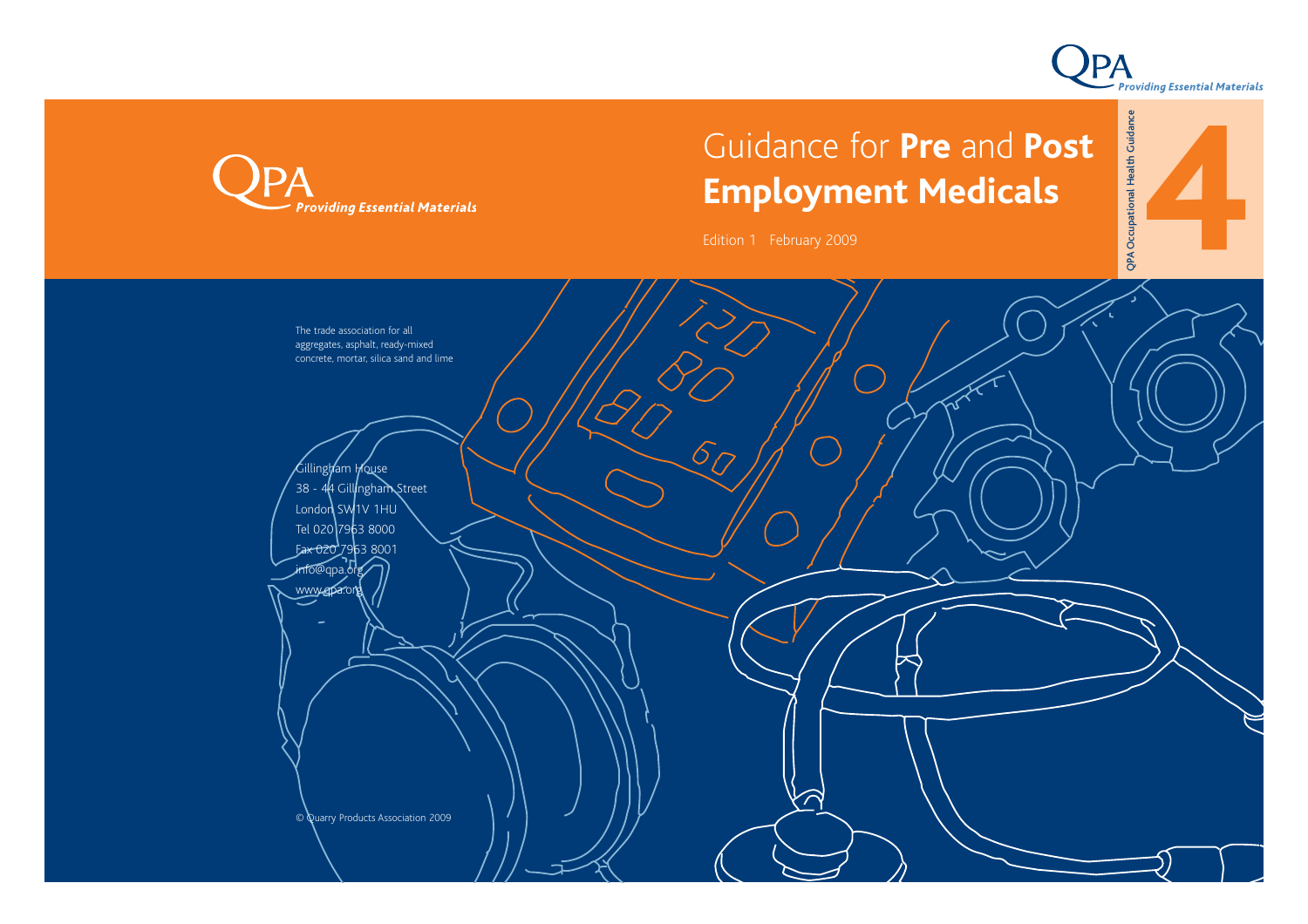

### Legal Requirements

Regulation 43 of The Quarries Regulations 1999 requires that, for any work where health surveillance is required by other legislation (eg the Management of Health & Safety at Work Regulations 1992; Control of Substances Hazardous to Health Regulations 2002, as amended) that health surveillance must commence before a person begins to carry out such work.

However, where there is already a sign of disease, the EU Social Dialogue Agreement on "Workers' Health Protection through the Good Handling and Use of Crystalline Silica and Products Containing It" has the requirement for a postemployment medical follow-up of employees who have been exposed to respirable crystalline silica (RCS) in the workplace and who have ceased their employment.

## Why should you read this guidance?

Pre-employment and post employment medicals provide useful "snapshots" (audits) of a person's health.

The pre-employment medical audit can be used to determine whether medical conditions existed prior to their proposed employment. It is a useful tool for individual risk management since employers may be able to modify an individual's work activities to prevent further exposure in cases where there is already sign of disease, or potentially to prevent risks to others who may be affected by their work activities.

Post-employment medicals are of benefit to the employer in defence of future claims and also to the ex-employee by providing them with timely information, enabling them (if applicable) to modify their work / lifestyle and/or seek medical advice to prevent further deterioration in their health.

Increasing pressure from Employers Liability insurers to obtain information for use in defence of potential future claims.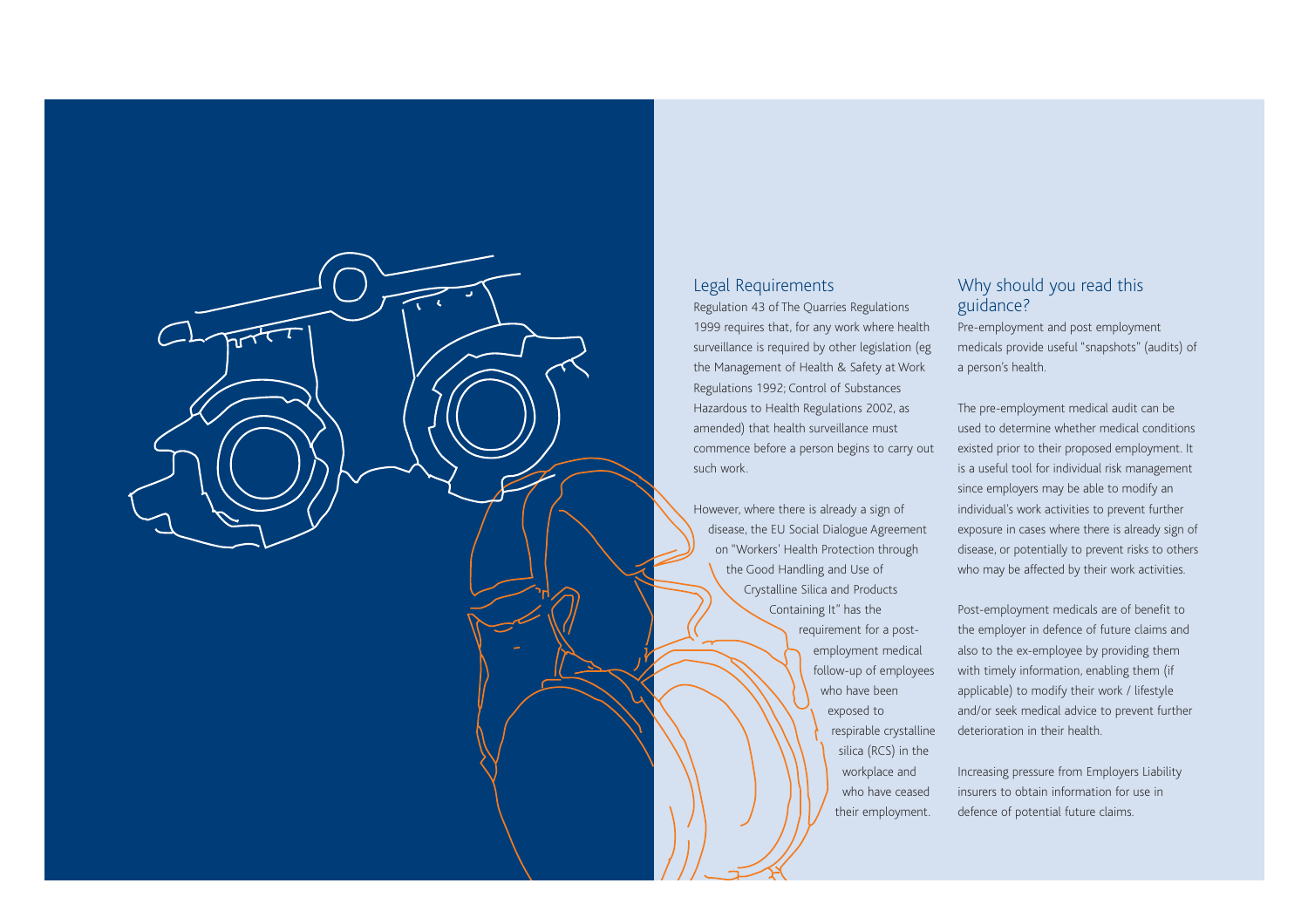The EU Social Dialogue Agreement entitled: "Workers' Health Protection through the Good Handling and Use of Crystalline Silica and Products Containing It" (post employment medical follow-up requirements). This is an industry led Europe-wide initiative that aims to protect workers from exposure to RCS, while providing an alternative to prescriptive and over-zealous European legislation.

## Paybacks/Benefits to the business

Benefits to the business - a tool for risk management of individuals, to protect their health and safety and that of others who may be affected. Reduced likelihood of successful Employers Liability (EL) claims. Potential for reduced EL insurance premiums.

Benefits to the worker - timely information on health issues affecting them.

## What specific activities in the work place are affected?

Activities in the minerals industry can lead to occupational exposure to noise, vibration, silica dust, chemicals, gases, fumes, ionising and non-ionising radiation etc. Potential synergistic effects in smokers (overlap with lifestyle factors). Increasing use of VDUs in the workplace may give rise to eyesight problems. Manual handling / other musculoskeletal injuries are major causes of lost time.

Good eyesight and hearing are essential for safety reasons, especially when operating or working in the vicinity of machinery.

## Guidance currently available

**•** Occupational Health Management in the Quarry Industry http//:www.hse.gov.uk/aboutus/meetings/

qnjac/qnjac-ohg.pdf

– this includes many useful references.

- **•** HS(G)61 "Health Surveillance at work"
- **•** HSE COSHH Essentials G404 "Health Surveillance for those exposed to Respirable Crystalline Silica (RCS)" http://www.hse.gov.uk/pubns/guidance/ g404.pdf
- **•** COSHH Approved Code of Practice and Guidance (fifth edition)
- **•** EU Social Dialogue Agreement on RCS www.nepsi.eu
- **•** Control of Noise at Work Regulations 2005 - Guidance on Regulations.
- **•** Control of Vibration at Work Regulations 2005 - Guidance on Regulations.

#### USEFUL CONTACTS:

HSE website; http://www.hse.gov.uk/ Contact details for HSE books; 01787 881165 Safequarry website http://www.Safequarry.com QPA website http://www.qpa.org/

Employment Medical Advisory Service office location https://www.hse.gov.uk/forms/health/ emasoffices.htm

## Good practice currently available

Pre and post employment medical using the following protocol:

- 1 Completion of baseline general health, lifestyle and Occupational Health Questionnaire completed by a Nurse or Doctor.
- 2 Review of noise exposure, past and present hearing problems.
- 3 Audiometry tests.
- 4 Vision questionnaire.
- 5 Vision screen.
- 6 Respiratory questionnaire.
- <sup>7</sup> Lung function testing.
- 8 Skin review.
- 9 Musculo-skeletal review, particularly for upper limb, spine and vibration disorders.
- 10 Height, weight and body mass index
- 11 Blood pressure
- 12 Urine analysis